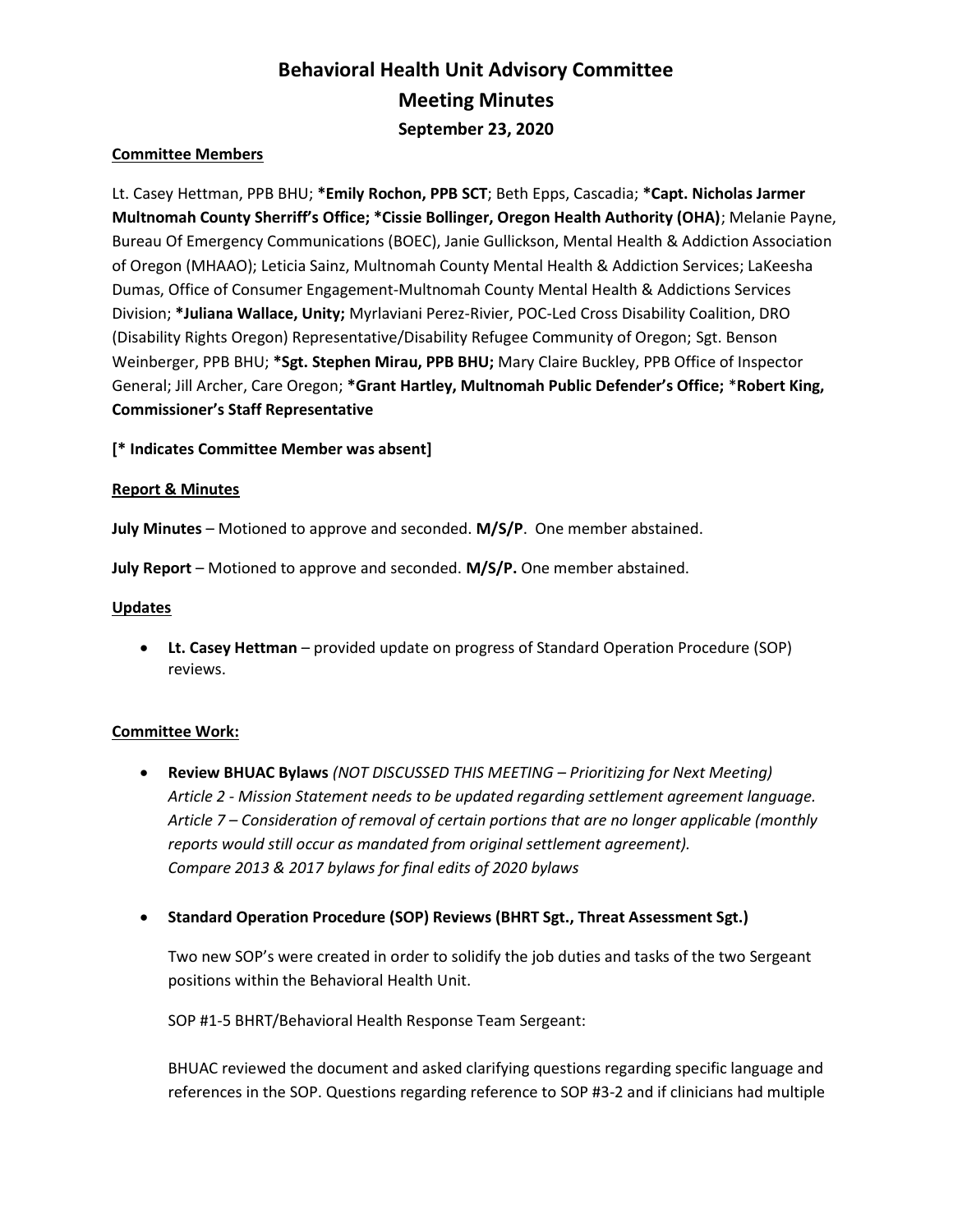## BHUAC Meeting Minutes 09/23/2020

supervisors. SOP #3-2 is the Standard Operation Procedures for the Behavioral Health Response Teams. Formal supervision is provided by Cascadia for the BHRT Clinicians.

There was extended discussion of how PPB defines a use of force event, ex: someone resisting and pulling away from the handcuffs.

Additional clarification was requested regarding the topic of internal outreach. Clarification was given regarding different precincts and shifts and what form coordination efforts routinely take.

Members suggested:

2. Add "(i.e. sustained use of force complaint)." 5.A. Replace "citizens" with, "community members." 5.B. Replace "Citizen groups" to "community groups." 5.D. Replace "Occasional meetings" to "occasional meetings/events outside of regular work hours."

10. Spell out TARP as Threat Assessment Referral Program

14. Omit the word "Threat"

Motioned to approve and seconded. 1-5 is approved WITH EDITS.

SOP #1-6 Threat Assessment Sergeant:

Motioned to approve and seconded. 1-6 is approved.

It is important to note the committee reviewed and approved the SOP #1-6 as written, but generated a larger discussion amongst the group.

A member requested why, "equity lens or trauma-informed" was not included in the language.

A different member asked, "Would it behoove PPB to highlight the umbrella policies as a preamble of sorts? A benchmark or cornerstone with guiding principles?" Additionally, we can look to perhaps put a segment at the top of the SOP which sets the tone for the position.

PPB understands the importance of utilizing an equity lens in the decision making process and as a bureau of the City of Portland we utilize the Human Resource Core Values.

Discussed inserting a segment at the top of the SOP's which can set the tone for the positions, but ultimately it was determined that an overarching SOP should be created for the entire BHU team. This SOP will be a reflection of core values and racial equity. It will give an opportunity for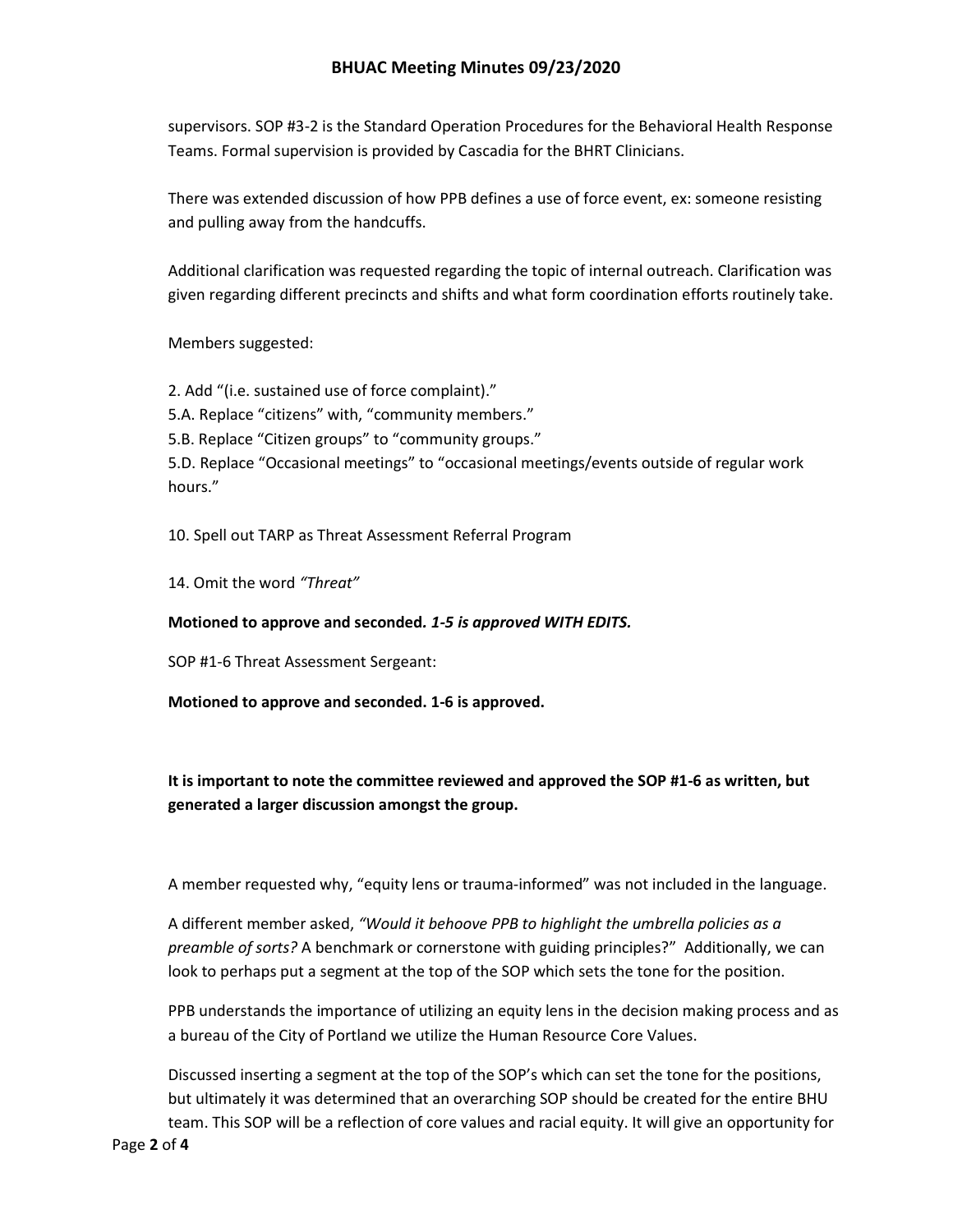## BHUAC Meeting Minutes 09/23/2020

all participants in the unit to be included. At this time in the meeting, there was no longer quorum, as one member had to depart for another meeting. It was agreed upon to send out the determination via email to Committee Members and request an electronic vote.

## Presentation – The Coalition of PPB Advisory Councils (BHUAC Member Presentation)

A member of the BHUAC is also a member of The Coalition of PPB Advisory Councils and has participated in a number of meetings to date. The Coalition brings a number of Police Bureau advisory councils together, all of which provide guidance to the Police Bureau. The joined councils are working to lift a combined voice and messaging on important topics facing the Bureau.

In the most recent meeting there was explanation and discussion about positions in the Rapid Response Team (RRT), Personal Protection Equipment (PPE) utilized, what the purpose of the sound truck is and what differentiates a peaceful protest vs an unlawful assembly or riot.

It was reported that Ofc. Natasha Hansberger facilitates the meetings and does a fantastic job.

### **Discussion**

In reference to The Coalition of PPB Advisory Councils, two separate members advised they were willing to attend meetings if the regular BHUAC representative is unable to.

The Coalition of Advisory Councils drafted a joint letter to be delivered to City leaders. Commentary regarding the letter and suggested edits:

What are some major points of reform to bring to the Mayor and Commissioners?

- Violence
- Police Reform participation of all interested parties, engage the community and have more broad input
- This needs to be data driven. Include actual facts which have been accounted for.
- Focus on engagement opportunities for the entire community. Do a better job of informing and including the community in an effort to build trust and transparency.
- Disability Coalition needs to be included in the Committee.
- Make the clear point that we are already participating in this as community members. Give our most recent example of reviewing the SOPs.
- 'ALL LIVES MATTER' language within the document seems inappropriate.
- A community engagement plan
- We should not discount any of the work that has already been done.